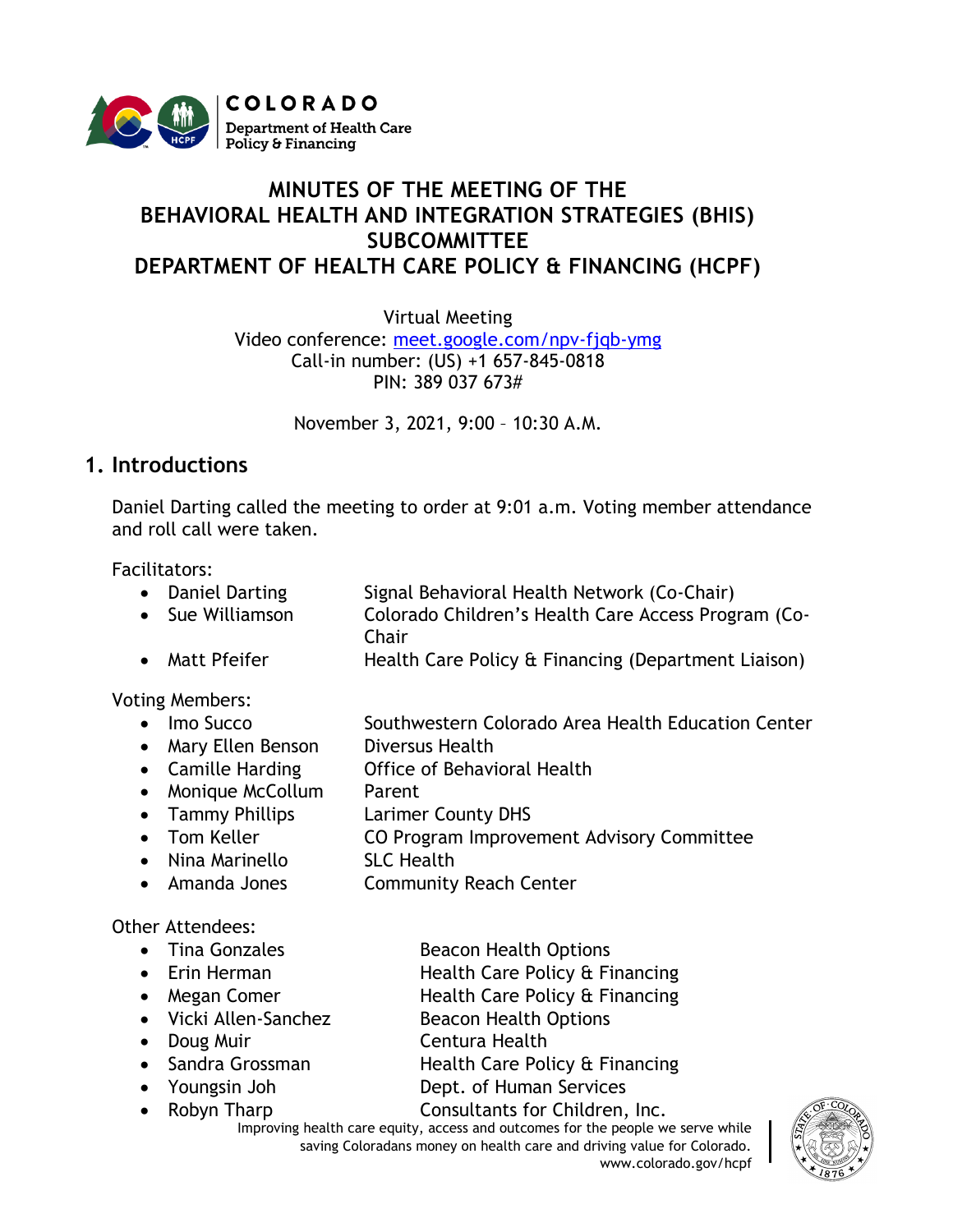- Joseph Anderson Colorado Access • Cris Matoush Rocky Mountain Health Plans • Emilee Kaminski University of Colorado • Suzanne Kinney Colorado Community Health Alliance • Marjorie Champenoy Rocky Mountain Health Plans • Kelly Bowman Health Colorado • Maureen Carney Peak Pediatrics • Krista Cavataio **Rocky Mountain Health Plans** • Allison Daley Partners for Children's Mental Health • Laura Don Tri-County Health Department • Elizabeth Freudenthal Children's Hospital Colorado • Alexandra Hulst Rocky Mountain Health Plans • Bridie Johnson Colorado Coalition for the Homeless • Breeah Kinsella Colorado Providers Association • Susan Mathieu University of Colorado School of Medicine • Jill McFadden **Front Range Health Partners** • Taylor Miranda Thompson Colorado Community Health Network • Audrey Oldright Rocky Mountain Health Plans • Lindsay Reeves Health Care Policy & Financing • Jeremy White Beacon Health Options
	-
	- Kelli Gill **Anthem**, Inc.
	- Janice Curtis Mind Springs Health
- **2. Six Behavioral Health visit benefit case study**

Dr. Cecile Fraley, Practice CEO at Pediatric Partners of the Southwest

Dr. Fraley provides the group with an overview of how her primary care practice has incorporated the [6 short-term behavioral health visit benefit](https://hcpf.colorado.gov/behavioral-ffs) offered through Health First Colorado (Colorado's Medicaid program).

- The benefit is exclusively for Medicaid members and must be delivered in a primary care setting by a behavioral health provider enrolled in Medicaid.
- The goal of including this in the Accountable Care Collaborative (ACC) Phase II was to increase access to behavioral health for low-acuity conditions. The benefit doesn't add new codes or solve for integrated behavioral health, but it is a tool in the toolbox for primary care physicians (PCPs).

integrated behavioral health care team.<br>Integrated behavioral health care equity, access and outcomes for the people we serve while Dr. Fraley describes the practice as serving about 10,000 kids in Southwestern Colorado. The practice is in [Regional Accountable Entity \(RAE\)](https://hcpf.colorado.gov/accphase2) Region 1 and Dr. Fraley notes the collaborative relationship with Rocky Mountain Health Plans (RMHP). RMHP provided monetary resources to the practice which launched their

saving Coloradans money on health care and driving value for Colorado. www.colorado.gov/hcpf



- 
- -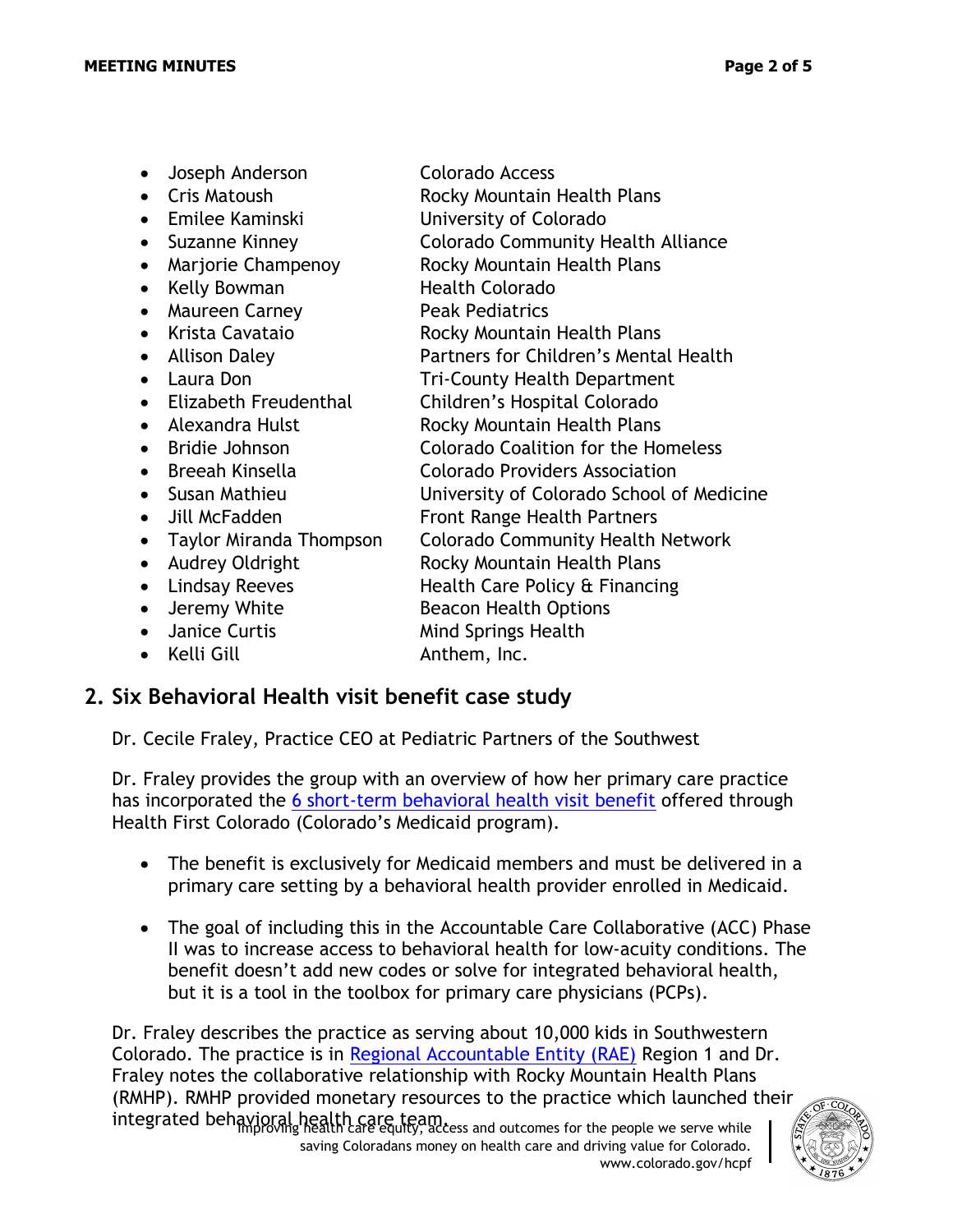Dr. Fraley presents data used to give the practice and RMHP a snapshot of what kind of kids are being served and how the behavioral health team (comprised of three people) is using their time. The practice tracks the data based on insurance and some of the diagnoses. The practice uses a team-based care model.

Dr. Fraley notes the administrative process the practice team needed to implement to provide this service (how to bill, how to get approval, etc.). The practice uses a "hotspotting" approach. The practice uses the data collected to determine if the kids are going to need on-going therapy and then connects them with resources if so.

Workforce shortages are cited as a regular challenge the practice faces.

Strategies employed by Pediatric Partners of the Southwest to provide this benefit:

- Meet-and-greets conducted by integrated behavioral health team
- "Resiliency visits" at transitional ages
- Proactively identifying social determinate of health (SDOH) needs
- Identifying families that are high-risk during pregnancy and offer the 6 visit benefit proactively

Sue reminds the group that the purpose of the 6 visits is to address low-acuity cases, especially for younger kiddos that the services weren't always available to when a covered diagnosis was required.

Dr. Fraley notes that from a retention perspective, the behavioral health providers have appreciated this team-based care model as it helps the providers get upstream. Dr. Fraley notes that this model gives the practice more of a chance to support families with social determinates of health needs. This makes the practice more of a medical home.

Daniel Darting asks about clinician availability to provide these services as this workforce shortage is a larger pattern. Dr. Fraley notes that their behavioral health team has remained fully staffed; the limiting factor being whether they have openings or not at the time the service is needed.

Pediatric Partners of the Southwest care team has experimented with group wellvisits and group therapy prior to COVID but has had trouble getting traction due to logistics.

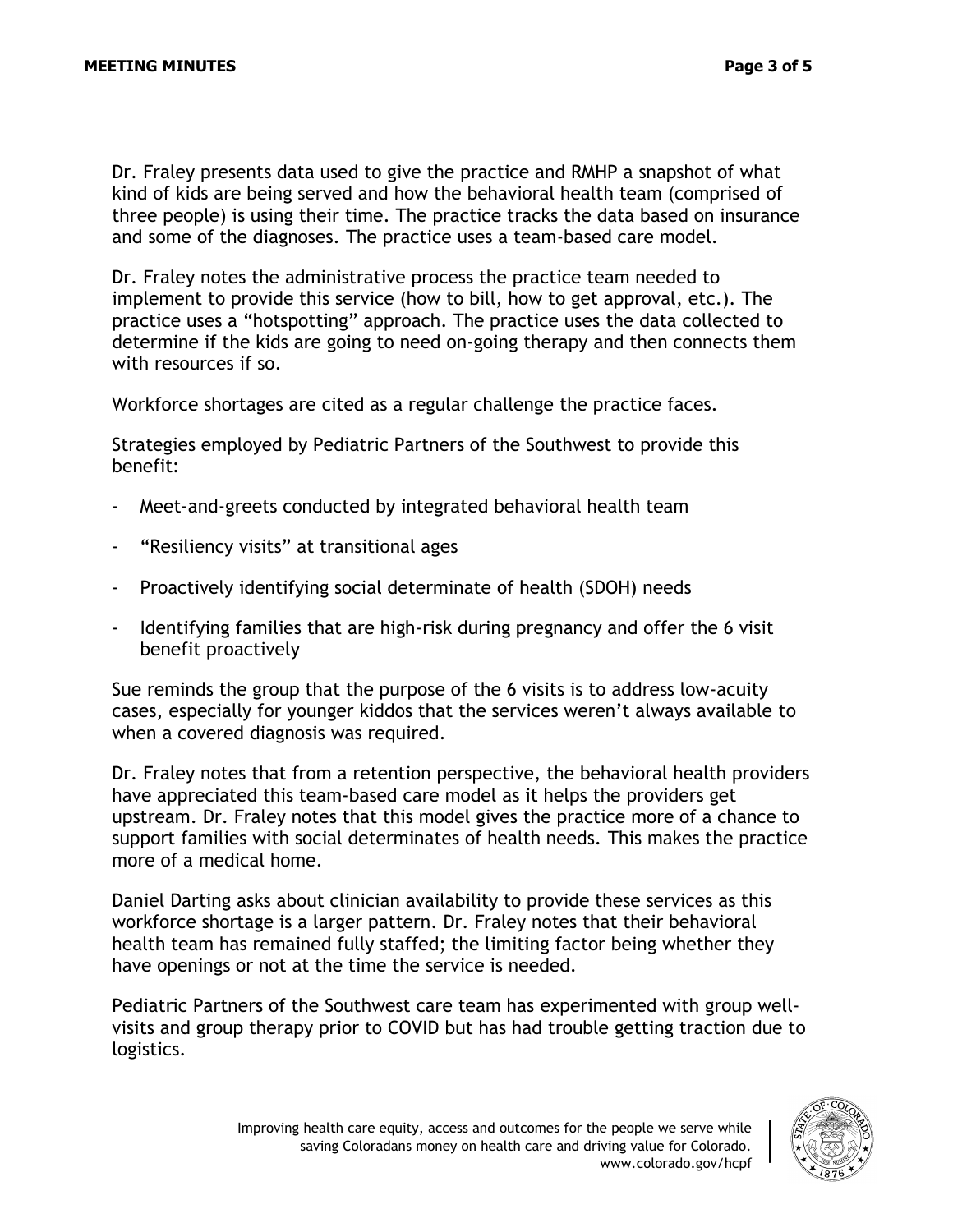# **3. Framing BHIS discussions**

#### Daniel Darting

Considering new BHIS members joining, the group would like to re-visit the work BHIS engages in and ensure clarity of the groups' mission. This conversation is in conjunction with the larger Program Improvement Advisory Council's (PIAC) efforts to reflect on what topics they are discussing.

In BHIS, the overarching theme seems to be around improving access to behavioral health care. Access is not just about there being a place but there being the right place, with the right service, at the right time.

- Related initiatives and programs:
	- o HB1258 [I Matter](https://imattercolorado.org/?utm_source=google&utm_medium=search&utm_campaign=obh_ymh_fy22&utm_content=branded) campaign
	- $\circ$  [6 short-term behavioral health visit benefit](https://hcpf.colorado.gov/behavioral-ffs) offered through Health First Colorado (Colorado's Medicaid program)

Daniel facilitates discussion with the group around if this feels like the right approach and what are some additional places that the group is wanting to explore.

- Workforce is identified as a continued top priority. The group seeks to tailor their workforce discussions to Medicaid while also aligning with the statewide approach (e.g. Colorado Behavioral Healthcare Council committee meetings)
- The group should continue to investigate the partnerships with each RAE; how are the RAEs working to promote access to youth services?

### **4. Housekeeping**

#### **A. Wrap up on HB21-1258**

Daniel Darting provides an implementation update on HB21-1258, which has been branded as [I Matter.](https://imattercolorado.org/?utm_source=google&utm_medium=search&utm_campaign=obh_ymh_fy22&utm_content=branded) Right now, the focus is on telehealth and increasing provider capacity.

#### **B. Meeting minutes**

The group takes a vote on the October 2021 meeting minutes. Amanda Jones motions to approve; Sue Williamson seconds. All voting members vote "aye"; there are no opposing votes. The October 2021 meeting minutes are approved.

Improving health care equity, access and outcomes for the people we serve while saving Coloradans money on health care and driving value for Colorado. www.colorado.gov/hcpf New BHIS member Nina Morello introduces herself and is welcomed to the group.